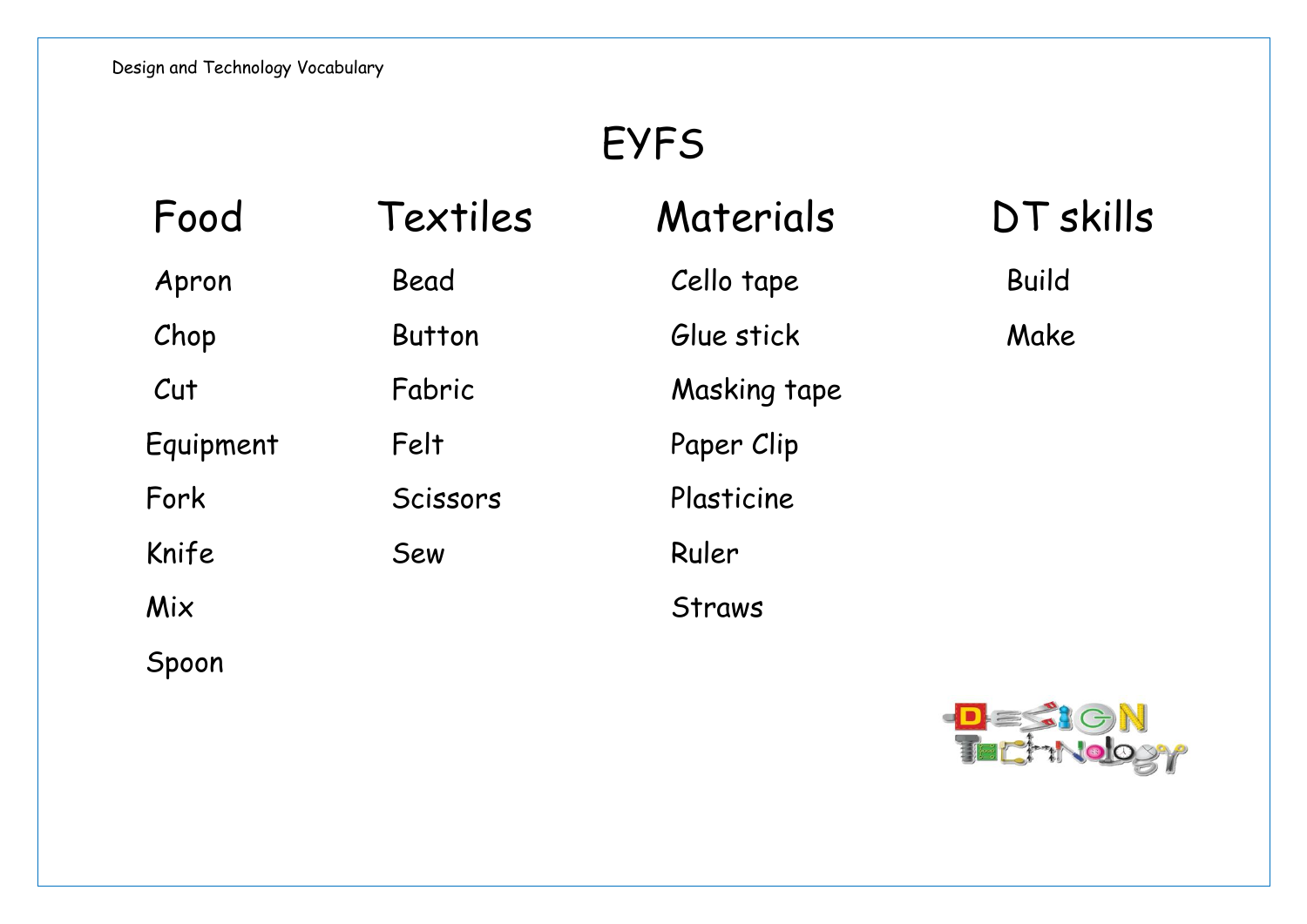## KS1

Amount Centimetre/metre 2-D Design Baking sheet Fabric crayons 3-D Plan Chopping board Fabric pens Clay Clay Froduct Grater Needle Cut Annotate Ingredients Pattern Materials Knead Pin Metal Measure Ribbon Ribbon Plastic Measuring jug Silk Silk PVA glue Spoons Tape measure Wire Method Thread Wood Mixing bowl Velcro Velco Hammer Pastry cutters Wool Wool Hole punch Peeler Zip Recipe Saucepan Scale Sieve

Weigh

Wooden spoon

### Food Textiles Materials DT skills

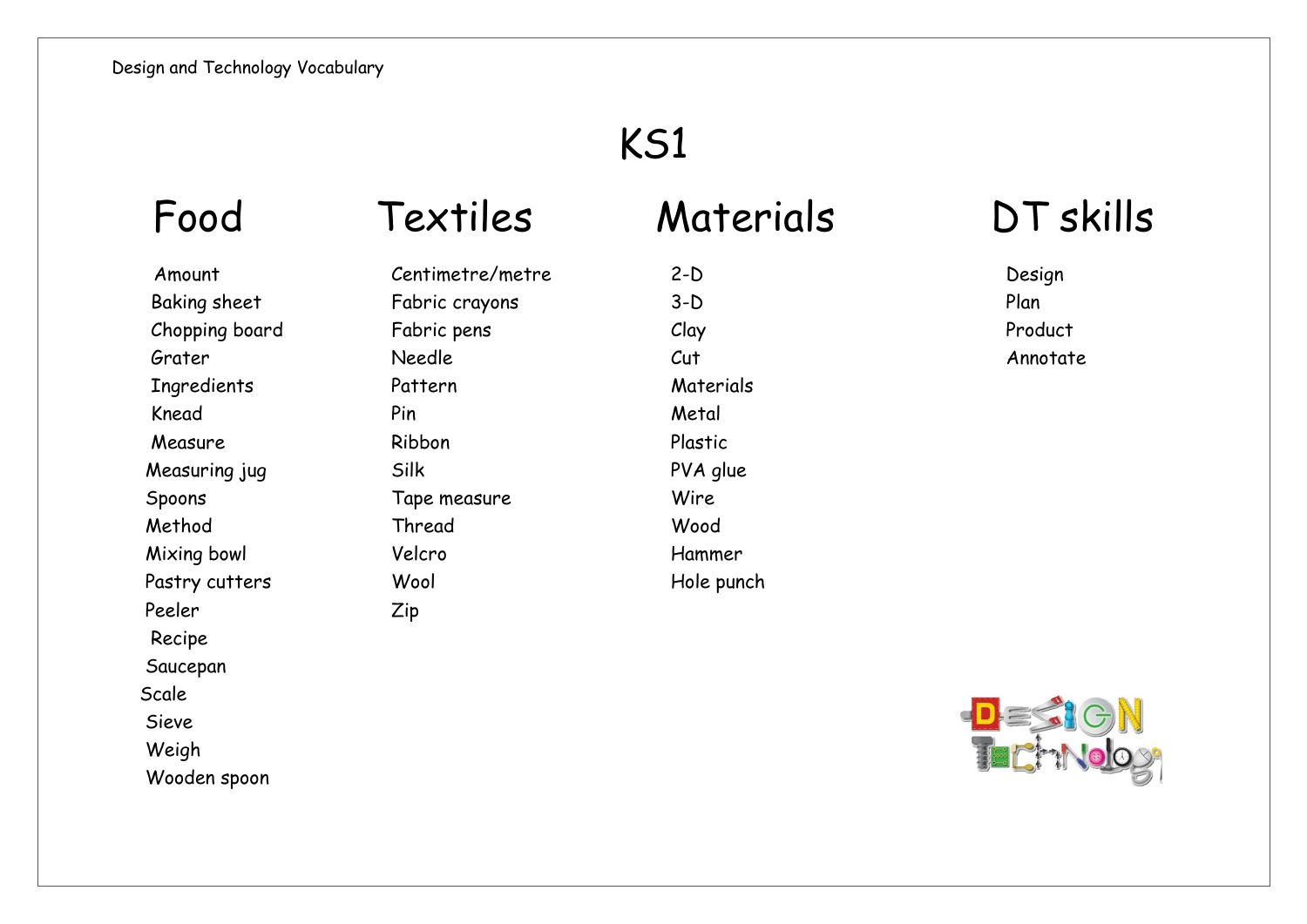### KS2

# Food Textiles Materials DT skills

 Grams/Kilograms Back stitch Tenon saw Gears Analyse Hygiene Binca Vice Glass paper Combine Ladle Cotton Thread Wire Sand paper Construct Millimetre/litre Cross sticth Screws Bench hook Criteria Spatula Hook and eye Nails Crocodile Clip Evaluate Temperature Loom Coping saw Cutting mat Dissemble Whisk **Pinking shears** Junior hacksaw Drill Health and safety Fold Press stud Motor Drill bits Requirements Running sticth Pliers File Prototype Tacking Rotary G-clamp Restraints Thimble Cutter Googles Inventors Screwdriver Programming Compass Controls Spanner Pulley Stapler Switches Dowel Wheel Battery Battery holder Millimetre Light bulb Bulb holder Buzzer